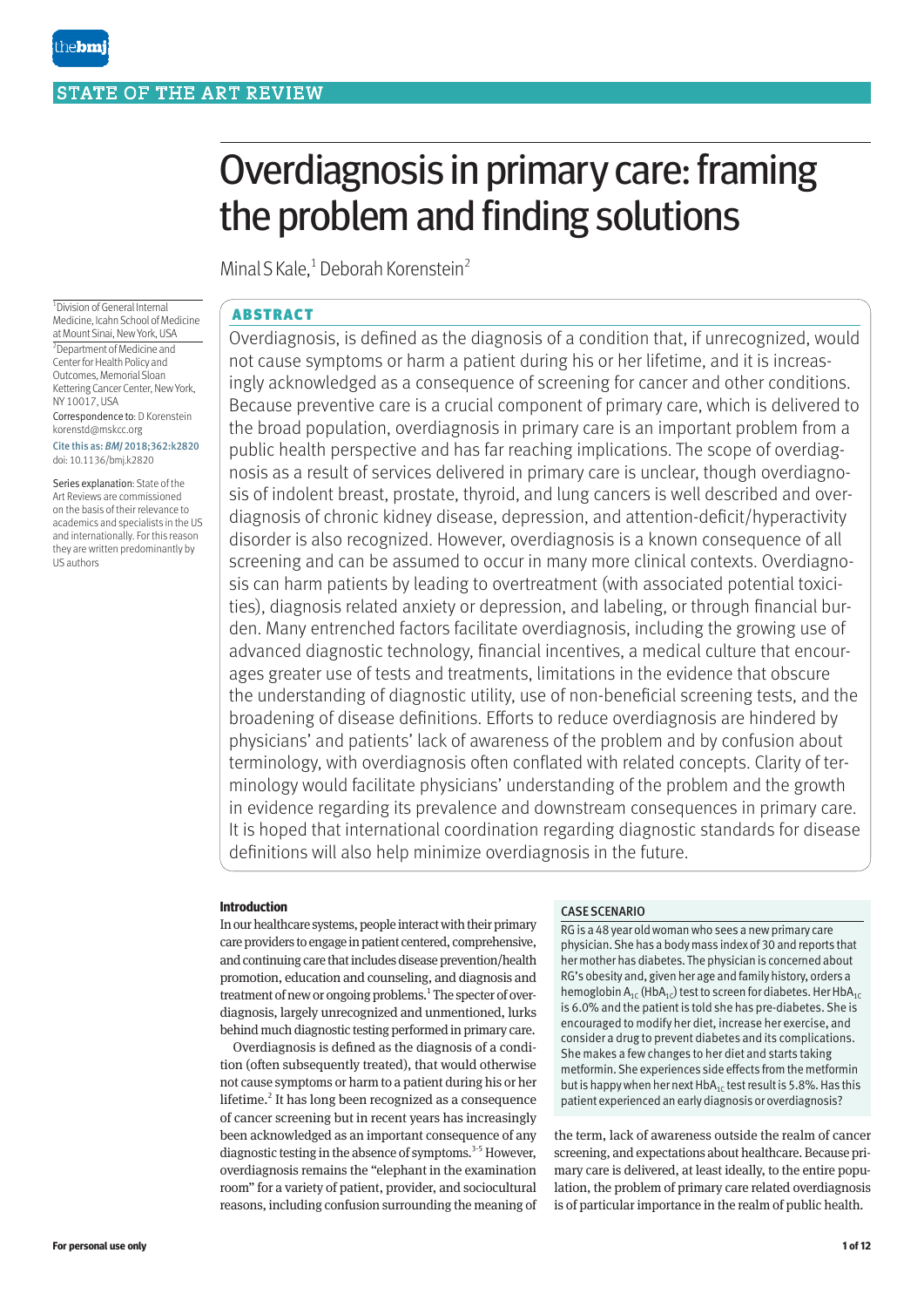In this review, we present an evidence based summary of the scope of overdiagnosis related to screening of asymptomatic patients in primary care and provide clinical examples of how overdiagnosis is manifest in the primary care setting. We also clarify definitions of overdiagnosis and related terms, discuss drivers and consequences, and clarify the ways in which it can be documented and studied. Lastly, we suggest future steps to guide research and the implementation of discussions about overdiagnosis in primary care.

#### **Sources and selection criteria**

We began with a review of the literature to understand the scope of the published evidence related to overdiagnosis in primary care, defining overdiagnosis as identifi‑ cation of a condition that would not cause clinical harm during the patient's lifetime.<sup>6</sup> We searched PubMed, Embase, and Web of Science on 29 August 2017 using combinations of the following terms: "over diagnosis", overmedicaliz(s)ation, "medical overuse" [MeSH], "general practice", "primary health care" [MeSH], and "general practice" [MeSH], with no language restriction. In addition, we hand searched references from relevant identified articles. We excluded letters and articles published only in abstract form. We excluded articles in which the definition of the term "overdiagnosis" differed from our operational definition. After reviewing 582 titles and abstracts, we identified 71 publications related to overdiagnosis in primary care, including primary studies (n=19), systematic reviews and meta-analyses (n=5), narrative reviews (n=26), editorials (n=14), guidelines  $(n=4)$ , and other  $(n=3)$ .

To understand the prevalence of overdiagnosis more fully, we performed a second search of the same three databases on 8 November 2017 to identify studies quantifying overdiagnosis but not limited to primary care. The second search identified 1073 papers, of which 46 quantified overdiagnosis. After reference tracking we added eight papers for a total of 54 papers.

In papers from our first search (overdiagnosis in relation to primary care), cancer was most commonly mentioned, specifically prostate  $(n=16)$  and breast  $(n=12)$ , with fewer discussions of lung (n=5), colon (n=4), and thyroid (n=2) cancers (appendix table A). We also found articles about chronic kidney disease (n=5), depression (n=4), neuroblastoma (n=3), and attention-deficit/ hyperactivity-disorder (n=5), with additional diseases mentioned in a single paper (appendix table B). From our search of overdiagnosis quantification, which was not limited to primary care, we found that overdiagnosis of breast cancer was most commonly measured (24 papers), followed by prostate cancer  $(n=10)$ , lung cancer  $(n=8)$ , and thyroid cancer (n=4). Other cancers and non-cancer problems were covered in eight studies (appendix table C). The detailed content of the identified papers informed our analysis and discussion.

#### **Context of overdiagnosis**

In the case scenario, RG's diagnosis of pre-diabetes may represent overdiagnosis. Although it is impossible to identify overdiagnosis at the point of care with an individual patient, the potential for overdiagnosis can be understood on the basis of the evidence of benefits and harms of screening. In the case of screening for diabetes, only recently has limited direct evidence shown that screening improves clinical outcomes; in one European study of 1900000 patients, screening for diabetes in high risk people was associated with statistically significant reductions in all cause mortality and cardiovascular disease events at 10 years (hazard ratio 0.84 (confidence interval 0.80 to 0.89) for cardiovascular events).<sup>7</sup> Randomized trials have shown that pre-diabetes interventions (lifestyle and drugs) can prevent or delay the progression to type 2 diabetes.<sup>8</sup> However, a meta-analysis of prospective observational trials of progression rates from pre-diabetes to diabetes found that more than half of people with prediabetes do not have diabetes after 10 years, suggesting that this condition often does not progress to clinically important disease, so that treatment in this situation would fulfill the definition of overdiagnosis.<sup>9</sup>

Given the high prevalence of diabetes, the many complications of untreated disease, and the benefit of screening at a population level, screening for diabetes is recommended in high risk groups in many countries including the United Kingdom,  $^{10}$  Canada,  $^{11}$  and the United States,<sup>8</sup> despite the potential for overdiagnosis. In RG's case, screening was consistent with guidelines from these countries. The case of pre-diabetes illustrates the potential for overdiagnosis that exists in any screening scenario. Overdiagnosis was first described in relation to cancer screening.<sup>12</sup> However, the potential for overdiagnosis accompanies screening for non-cancer conditions including hypertension, hyperlipidemia, and even a "screening" physical examination in an asymptomatic person. Theoretically, the potential for overdiagnosis would be eliminated if important disease that would threaten health and require treatment could be accurately identified. However, perfect tests do not exist and all diseases occur along a clinical spectrum, so overdiagnosis remains.

Overdiagnosis, then, is inherent to the modern prac‑ tice of healthcare, which seeks to diagnose and mitigate disease before it is clinically evident. Figure 1 illustrates patterns of disease progression after diagnostic testing. The test in question could be an imaging test, a laboratory test, a component of the physical examination, or even an interview question. Tests are intended to identify clinically meaningful disease (green line), which if untreated will go on to threaten health or even become fatal. Treatment of these diseases will improve health. A subset of disease, however, will progress more slowly and will not threaten health before the patient's death from other causes (purple line). Finally, some disease will never progress at all (pink line). The identification of patients with slowly progressive or non-progressive disease represents overdiagnosis because treatment will not improve these patients' health will but still expose them to potential harms.

Some level of overdiagnosis is unavoidable, owing in part to the unacknowledged trade-off between minimizing underdiagnosis and tolerating overdiagnosis. To optimize health, we seek to reduce underdiagnosis, or the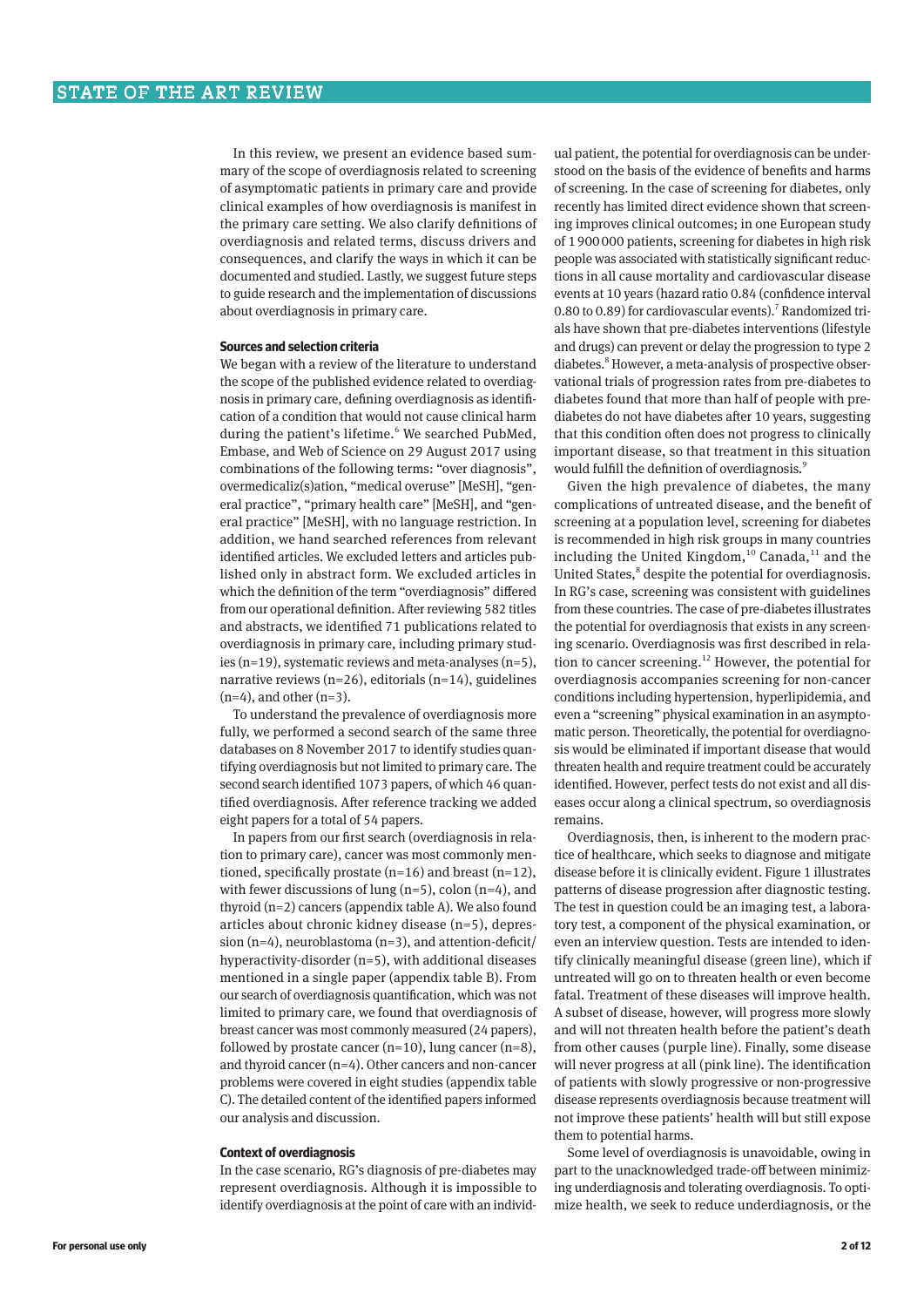### STATE OF THE ART REVIEW



Fig 1| Disease trajectory and overdiagnosis. The green line depicts the course of true disease, which would progress to threaten health if left untreated. The purple and pink lines depict the course of overdiagnosed disease, which even if left untreated would not progress to threaten health

> failure to identify a disease that ultimately threatens a person's health.<sup>13</sup> Ideally, screening limits the underdiagnosis of early disease that is destined to progress. When determining the effectiveness of screening, we evaluate the balance between clinical benefit (such as improved mortality) and clinical harm (such as complications from diagnostic tests and treatment) in a screened population. Going back to our case of pre-diabetes, a few studies show that screening for diabetes leads to lower mortality and mixed evidence suggests that tighter control of type 2 diabetes leads to a reduction in some macrovascular complications.14 Although overdiagnosis of both diabetes and pre-diabetes is a consequence of screening, guideline panels believe that harms related to overdiagnosis are

| Table 1   Drivers of overdiagnosis <sup>*</sup>                                                     |                                                                                       |                                                                                                                                                                                                                                                                                                       |  |  |  |
|-----------------------------------------------------------------------------------------------------|---------------------------------------------------------------------------------------|-------------------------------------------------------------------------------------------------------------------------------------------------------------------------------------------------------------------------------------------------------------------------------------------------------|--|--|--|
| Category                                                                                            | Factor                                                                                | Example                                                                                                                                                                                                                                                                                               |  |  |  |
| Broadening<br>disease<br>definitions                                                                | Lowering of diagnostic<br>thresholds                                                  | Changes that defined CKD at a higher creatinine clearance led to<br>diagnosis of CKD in 25-35% of people over age 65, few of whom will<br>progress to end stage renal disease <sup>15 16</sup>                                                                                                        |  |  |  |
|                                                                                                     | Recognition of risk<br>factors as pre-diseases                                        | Pre-diabetes is highly prevalent (eg. prevalence nearly 36% in China);<br>many patients are treated with drugs. <sup>17</sup> Only about a third will progress<br>to true diabetes over 10 years <sup>918</sup>                                                                                       |  |  |  |
| Technology                                                                                          | Use of advanced<br>technology for diagnosis                                           | Increasing use of CT, ultrasound, and MRI over time lead to a dramatic<br>rise in the incidence of incidentally detected thyroid cancer, with no<br>concurrent change in mortality <sup>19</sup>                                                                                                      |  |  |  |
|                                                                                                     | Use of more sensitive<br>screening tests                                              | Digital mammography is more sensitive than film mammography in<br>some groups but tumors detected have better prognosis, suggesting<br>overdiagnosis <sup>2021</sup>                                                                                                                                  |  |  |  |
| Public health<br>interventions                                                                      | Widespread screening                                                                  | Population based breast cancer screening results in 1-10% of cancers;<br>this represents overdiagnosis (in European countries) <sup>22</sup>                                                                                                                                                          |  |  |  |
| Culture of<br>medical care                                                                          | Value of diagnosis for its<br>own sake                                                | Both patients and physicians feel anxious when problems are not<br>labeled with a diagnosis $^{23}$                                                                                                                                                                                                   |  |  |  |
| Clinician<br>cognitive errors                                                                       | Overestimation of<br>benefit of therapy in<br>mild or low risk disease                | Widespread treatment of hyperlipidemia in patients who are otherwise<br>at low risk of cardiovascular disease, with little potential benefit <sup>24</sup>                                                                                                                                            |  |  |  |
| System factors                                                                                      | Financial incentives for<br>more testing                                              | "Executive physicals" that include multiple unnecessary tests generate<br>revenue for hospitals and are heavily marketed to companies and<br>individuals <sup>25</sup>                                                                                                                                |  |  |  |
|                                                                                                     |                                                                                       | In the US, ownership of imaging equipment by physicians is associated<br>with more testing and higher costs, with similar clinical outcomes <sup>26</sup>                                                                                                                                             |  |  |  |
| Fvidence<br>limitations                                                                             | Lack of clarity regarding<br>disease spectrum in<br>studies of diagnostic<br>accuracy | CTA is highly sensitive for diagnosing pulmonary embolism, but<br>studies included all emboli, even small ones that may be clinically<br>unimportant, <sup>27</sup> leading to a near doubling of the incidence with little<br>change in mortality and a rise in bleeding complications <sup>28</sup> |  |  |  |
| *CDK=chronic kidney disease; CT=computed tomography; CTA=computed tomography pulmonary angiography; |                                                                                       |                                                                                                                                                                                                                                                                                                       |  |  |  |

MRI=magnetic resonance imaging.

offset by the population level benefits of early diagnosis (and subsequent treatment) of true disease and therefore recommend risk assessment and targeted screening. Limiting screening to people at the highest risk can minimize (though not eliminate) overdiagnosis while maximizing benefit. However, to reduce overdiagnosis and its resultant harms further we must also understand the factors that drive it.

#### **Drivers of overdiagnosis**

Several factors work independently and together to encourage overdiagnosis (table 1).

#### Broadening disease definitions

Many diseases exist on a severity spectrum. Disease cut-off points must be selected (for example, the blood pressure at which hypertension is considered) and are often chosen to minimize underdiagnosis, sometimes at the expense of high rates of overdiagnosis. Figure 2 illustrates the impact of different diagnostic thresholds on numbers of patients diagnosed, harmed from disease, and harmed from treatment. In the absence of screening, many patients have delayed diagnosis, all patients have the potential to be harmed by their disease, and few are harmed from treatment of the disease. When screening is performed with a high diagnostic threshold for disease (for example, screening for diabetes with a high glucose cut-off point), more patients are diagnosed compared with no screening, fewer have clinical harm from disease, somewhat more are potentially harmed by treatment (because more are treated), and a small amount of overdiagnosis occurs. Finally, screening with a low diagnostic threshold (for example, screening for diabetes with a low glucose cut-off point) leads to more patients being diagnosed with the disease, many patients being overdiagnosed, more being harmed from treatment, and the fewest being harmed by untreated disease.

Going back to our case, RG has been diagnosed with pre-diabetes, a relatively recently defined "disease." Traditionally, glucose cut-off values defining diabetes were based on the risk of retinopathy.<sup>29</sup> However, a desire to prevent other complications of diabetes led to the establishment of various diabetes precursor conditions such as impaired fasting glucose, impaired glucose tolerance, and borderline  $HbA_{1C}$  values, with cut-off values defined on the basis of the risk of progression to frank diabetes.<sup>30</sup> The creation of these "at risk for diabetes" categories led to the creation of the umbrella term pre-diabetes, which in effect broadened the population of patients diagnosed with diabetes in some form. However, the diagnostic tests used to identify pre-diabetic conditions have variable accuracy for predicting diabetes and different performance characteristics in different populations.<sup>31</sup> Reliance on the fiction of a "one size fits all" test with a low diagnostic threshold to diagnose pre-diabetes (such as  $HbA_{1C}$  of 5.7%) leads to more diagnoses of prediabetes with fewer of these people developing diabetes. Moreover, expanding the spectrum of diabetes to include pre-diabetes promotes the false idea that untreated prediabetes will universally lead to diabetes. The notion of a "pre" disease condition is not limited to diabetes; it is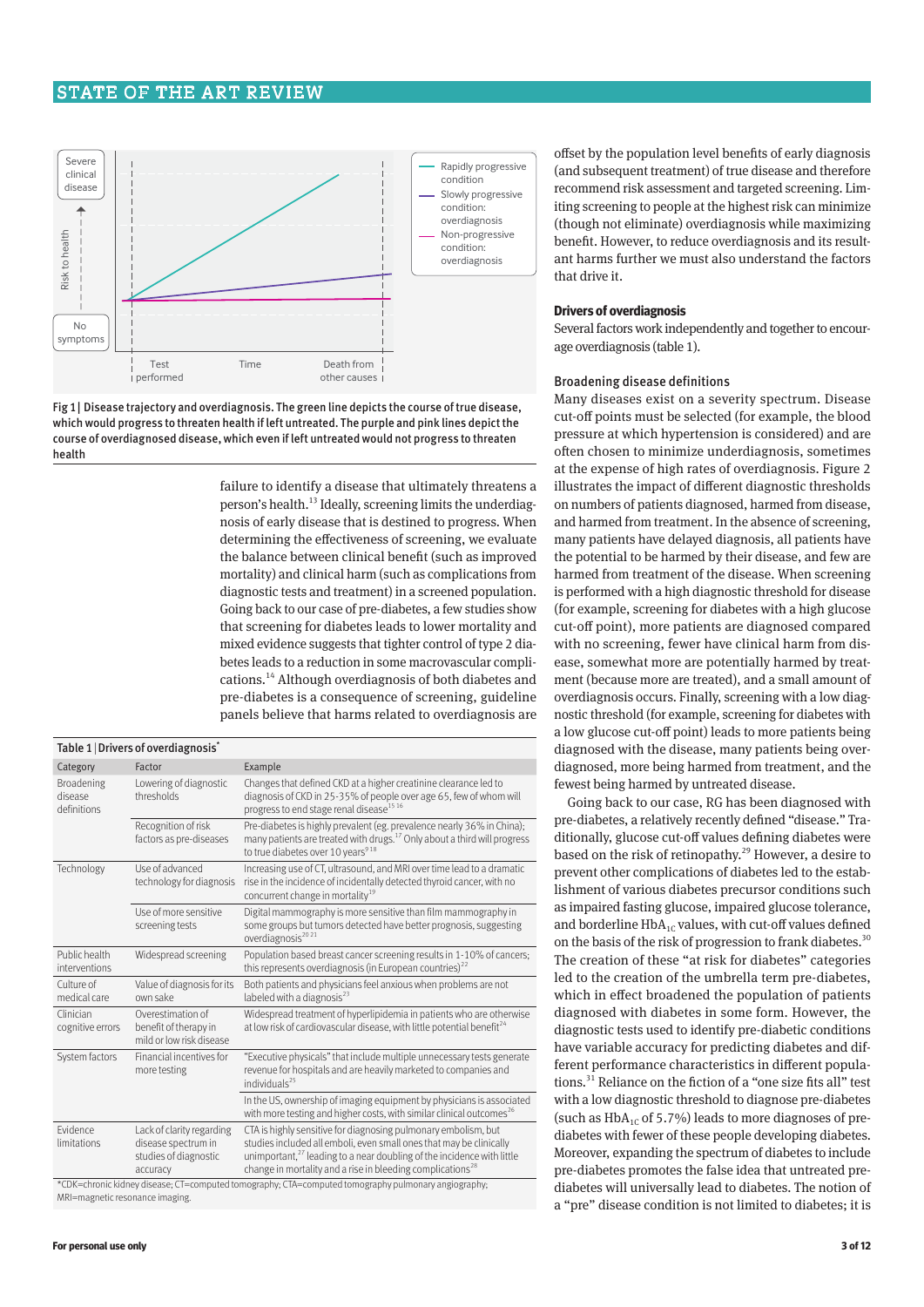# STATE OF THE ART REVIEW





also discussed for conditions such as osteopenia<sup>32</sup> and for cardiovascular risk factors such as hypertension and hyperlipidemia.<sup>33</sup> In the case of hypertension, the expansion of guideline definitions of hypertension to include lower systolic blood pressures has identified patients with a lower risk of poor cardiovascular outcomes who have "hypertension," thereby subjecting them to treatment that is unlikely to benefit them.

#### Advanced technology

The increasing availability and use of advanced technology also contributes to overdiagnosis. For example, in the eight years after high resolution computed tomography pulmonary angiography became available to diagnose pulmonary embolism, the number of cases doubled compared with the previous five years.<sup>34</sup> In the absence of overdiagnosis, an increase in the number of cases should have led to fewer deaths from untreated pulmonary embolism. However, mortality did not change over that time period; this implies that the additional cases of pulmonary embolism were clinically insignificant and overdiagnosed.34

Incidentalomas provide another example of the impact of the widespread use of advanced imaging. About 5-15% of all abdominal imaging tests performed in asymptomatic people contain incidental findings.<sup>35</sup> Despite recognition that most of these findings are of little clinical significance, their presence often triggers a cascade of unnecessary sequential diagnostic tests. On the rare occasion that an incidentally found abnormality appears to be clinically important, clinicians or patients may erroneously conclude that more imaging saves lives.

Worry from incidental findings is heightened when the incidental finding represents a potentially fatal tumor, such as thyroid cancer. Since the introduction of neck ultrasound in the 1980s, thyroid imaging has become common and the incidence of thyroid cancer has increased globally, mainly as a result of a rise in small papillary carcinomas, with little change in mortality from thyroid cancer. In this context, nearly half of thyroid cancers in men and more than 80% in women in high resource settings are estimated to represent overdiagnosis, amounting to more than 500 000 cases.<sup>36</sup> The problem of incidental findings of unclear importance may be compounded by genetic testing, both in clinical and direct-to-consumer settings, the explosive growth of which may result in widespread overdiagnosis owing to the identification of gene carriers who may never develop disease.<sup>37</sup>

#### Public health screening programs

The use of screening programs as a disease prevention and control strategy is an important driver of overdiagnosis. By design, screening programs presume that a reservoir of undiagnosed disease exists and that screening will lead to a lower clinical impact of, or mortality from, that disease. However, a screening program will identify all disease along the spectrum of clinical severity and may tend to detect more indolent disease, with little to distinguish between severe and indolent disease.<sup>38</sup> Screening therefore always results in some degree of overdiagnosis. Screening for breast cancer provides an important example. Estimated rates of overdiagnosis of breast cancer with screening vary across countries and populations, but the presence of overdiagnosis is universally accepted.<sup>39</sup> A UK panel estimated that 11% of screen detected breast cancers represent overdiagnosis, <sup>40</sup> and rates of overdiagnosis of breast cancer in Europe are estimated to range between 1% and 10%.<sup>22</sup> Within the US system there is more overdiagnosis in higher income populations, which may reflect better access to care, particularly screening.<sup>41</sup>

#### Culture around medicine and health

In many countries there is great public enthusiasm for cancer screening and a relative lack of concern about the potential for overdiagnosis. In a study of the general US population, most adults believed that routine cancer screening is almost always a good idea, with 75% also believing that finding cancer early saves lives most or all of the time.<sup>42</sup> A more recent survey assessed people's tolerance of overdiagnosis in the context of effective screening. Although responses varied widely and there is no "correct" answer, participants tolerated a median of 113-150 cases of overdiagnosis per 1000 people screened to save one life.<sup>43</sup> Notably, most survey respondents reported never having previously heard of overdiagnosis despite more than half having been screened for cancer.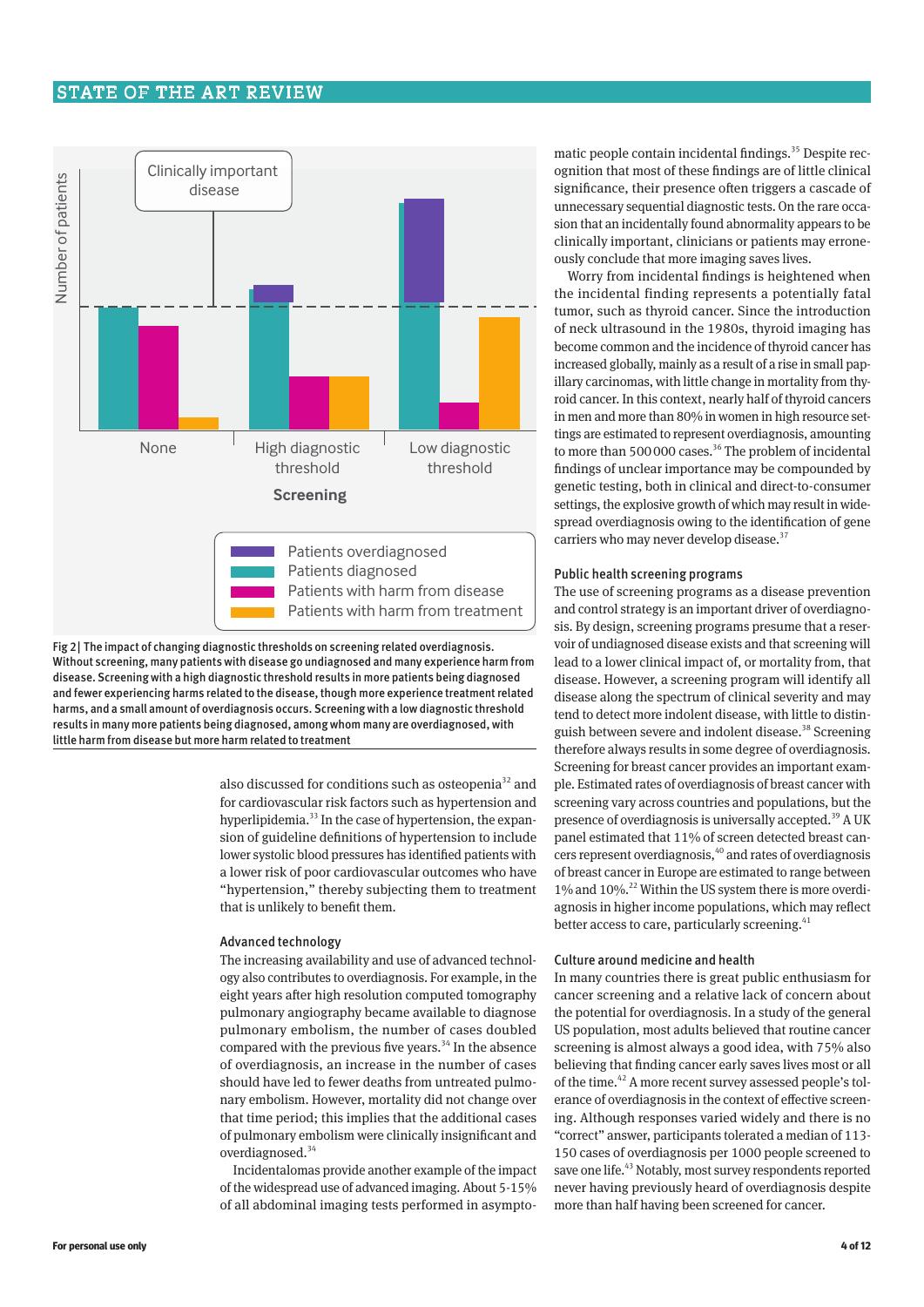#### System factors

Reimbursement structures may also drive overdiagno‑ sis. In fee for service healthcare systems direct financial incentives may encourage testing regardless of clinical appropriateness. In the US, the ownership of imaging equipment by physicians is associated with more testing with similar clinical outcomes, implying that financial incentives motivate clinical behavior towards excessive testing.<sup>26</sup> Similarly, a lower share of public health expenditure (that is, more reliance on direct payments from individuals and private health insurance) has been found to be associated with a higher incidence of thyroid cancer across different healthcare systems, with no difference in mortality from thyroid cancer,<sup>44</sup> which again suggests profit driven testing.

Financial incentives can also operate through more complex mechanisms involving the drug and medical device industries, which may contribute to overdiagnosis in several ways. Firstly, industry may seek to expand drug markets by working to broaden disease definitions to create more patients who are eligible for certain drugs through influencing guidelines (for example, guide‑ lines for lipid lowering), diagnostic criteria (such as in the *Diagnostic and Statistical Manual of Mental Disor*ders (DSM)), and the content of medical education.<sup>45-48</sup> In countries that allow direct-to-consumer advertising, drug advertising may obscure the line between disease and normal variants, driving patient requests for prescriptions. Furthermore, disease awareness campaigns may serve as proxies for efforts to increase patient requests for diagnostic testing for the disease in question and ultimately for drugs to treat it.<sup>49</sup>

#### Limitations in evidence application

Evidence based medicine, the application of the best medical research to the clinical care of individual patients, is understood to optimize medical decision making and improve patient outcomes.<sup>50</sup> However, problems with physicians' application of evidence and limitations in the evidence itself can contribute to overdiagnosis. Physicians have a poor understanding of quantitative information and test and treatment performance, which probably contributes to unnecessary testing and overdiagnosis.51 52 Several studies have examined the role of cognitive biases and heuristics on medical decision making. Doctors' susceptibility to decision making biases such as insensitivity to known probabilities, availability, and confirmation affects their ability to interpret information, including physical examination findings and diagnostic test results.<sup>53 54</sup> Some cognitive errors may contribute to overdiagnosis. One example is the representativeness bias, in which an individual is assumed to belong to or to be representative of a category (such as a disease) on the basis of similarity to other characteristics in the category. In practice, representativeness bias may lead a physician to overestimate the benefit of an intervention in a patient with a lower risk of disease, expecting that patient to experience similar benefit to one with more severe disease who is at higher risk of complications. Similarly, availability bias, the tendency for recent experiences to affect decision making, might lead a physician to pursue diagnostic testing aggressively because of a recent negative experience with a different patient in whom a diagnosis was missed. Many of these cognitive errors can lead physicians to overestimate the benefit of diagnosing and subsequently treating mild disease, thus pushing them to practice in a way that fosters overdiagnosis.

Important limitations with the evidence related to diagnostic test accuracy and the effectiveness of treatments also enable overdiagnosis. With regard to diagnostic testing, studies evaluating diagnostic accuracy often ignore the problem of disease spectrum, and high sensitivity tests may largely detect clinically insignificant disease,<sup>55</sup> as seen with computed tomography pulmonary angiography, described above.<sup>28</sup> Similar problems occur in studies evaluating the effects of treatments. Clinical trials generally report the average effect across a popula‑ tion; however, the average treatment effect applies poorly to individuals, with the benefit in a particular patient being related to disease severity.<sup>56</sup> Valuing and applying the same intervention to people at lower risk of benefit to those at high risk may lead to treatment of overdiagnosed disease and unnecessary exposure of patients to potential treatment toxicities. By contrast, targeting high risk patients for intervention can maximize net benefit in the population. For example, re-analysis of data from the National Lung Screening Trial showed that using a risk of death from lung cancer based approach to screening would prevent the greatest number of deaths among those at highest risk, with very few deaths among low risk patients who would not be screened.<sup>57</sup>

#### **Magnitude of the problem**

The magnitude of overdiagnosis is unclear. The limitation in our understanding is in part attributable to the challenges of studying overdiagnosis and in part due to relative lack of attention to the problem in many clinical areas, particularly outside of cancer. Our literature review yielded few reliable estimates of rates of overdiagnosis in non-cancer clinical areas.

Overdiagnosis has been quantified for many cancers (table 2). The best evidence exists for prostate and breast cancers.<sup>2</sup> In these two diseases, estimates of the proportion of disease that represents overdiagnosis vary widely across studies, reflecting both the challenges of quantifying overdiagnosis and the widely variable rates of overdiagnosis based on patient characteristics. Between 2.9% and 88.1% of prostate cancers have been estimated to represent overdiagnosis.

The scope of overdiagnosis in diseases other than cancer has not been well defined.<sup>61</sup> Although screening for chronic non-cancer conditions such as hypertension, diabetes, and depression comprises much of the routine work of primary care, there are few estimates of the magnitude of overdiagnosis of these disorders. In our literature review, we found only a few studies that quantified overdiagnosis of non-cancer conditions, namely chronic kidney disease, and abdominal aortic aneurysm (AAA). In kidney disease, authors simply reported rising rates of diagnosis and suggested that the rise probably reflected overdiagnosis without quantifying the proportion of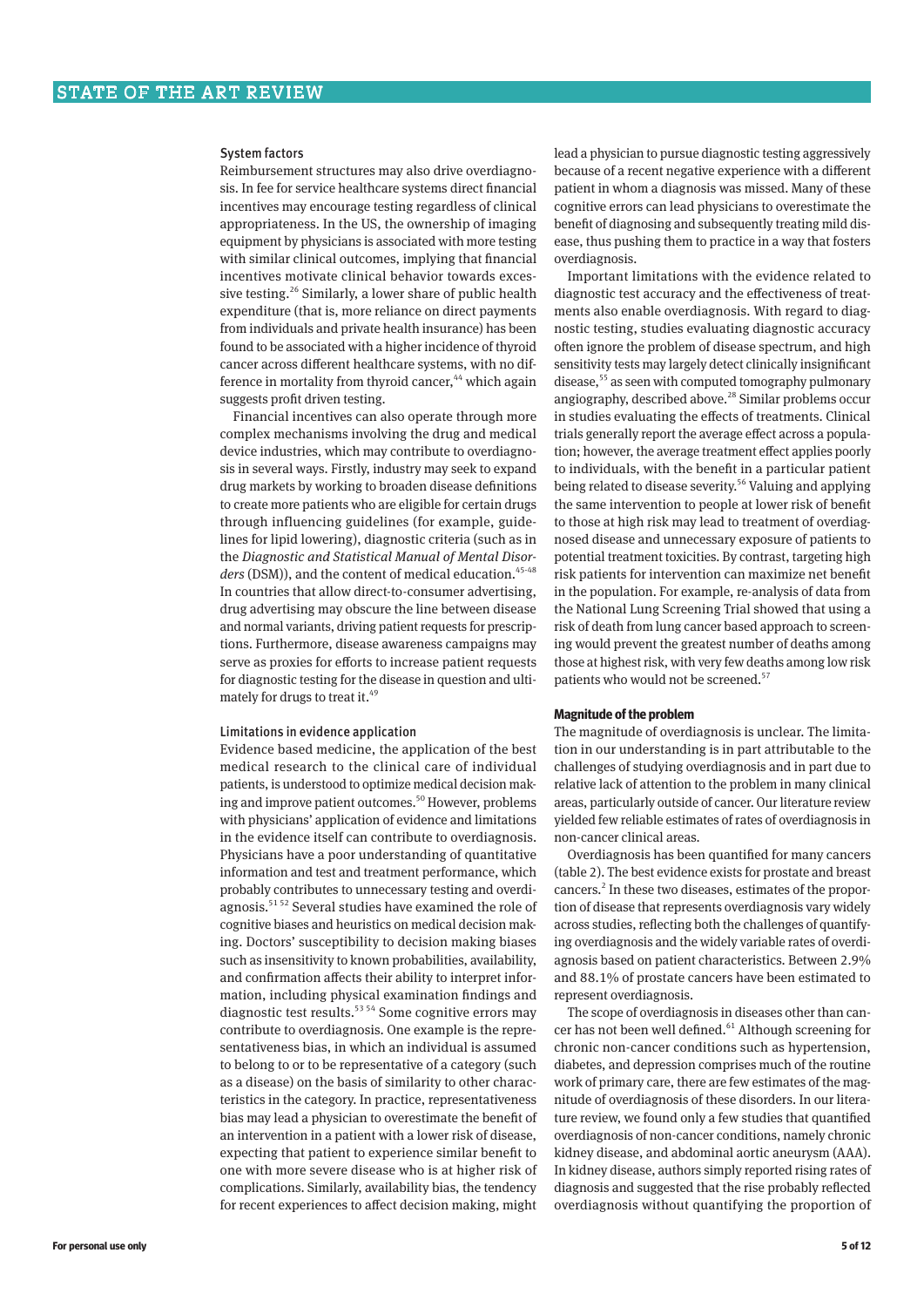# STATE OF THE ART REVIEW

| Table 2 Estimated proportions of cancers that represent overdiagnosis |                                                |                                                                                               |  |  |  |  |
|-----------------------------------------------------------------------|------------------------------------------------|-----------------------------------------------------------------------------------------------|--|--|--|--|
| <b>Disease</b>                                                        | Context                                        | Range of estimates                                                                            |  |  |  |  |
| Breast cancer                                                         | Population based screening with<br>mammography | 1-10% (Europe) $^{22}$<br>12.4% (Canada, age 40-49) <sup>58</sup><br>9.7% (Canada, age 50-70) |  |  |  |  |
| Prostate cancer                                                       | Screening with PSA                             | 2.9-88.1% based on age and characteristics <sup>59</sup>                                      |  |  |  |  |
| Lung cancer                                                           | Screening high risk patients with LDCT         | $11.9\%$ (US) <sup>60</sup>                                                                   |  |  |  |  |
| Thyroid cancer                                                        | Spread of imaging                              | 49% (men across developed countries)<br>83% (women across developed countries) <sup>36</sup>  |  |  |  |  |

\*LDCT=low dose computed tomography; PSA=prostate specific antigen.

actual overdiagnosis.<sup>62</sup> The paper on AAA used evidence on the risk of rupture to estimate rates of overdiagnosis for screen detected AAAs of various sizes; the number of AAAs representing overdiagnosis ranged from 11.5% for  $>54$  mm aneurysms to 87% for 26-29 mm aneurysms.<sup>63</sup>

#### **Consequences of overdiagnosis**

Overdiagnosis has many consequences, some theoretical and others more quantifiable. The effects are multipronged, affecting the individual, healthcare system, and society at large.

#### Overtreatment

Overtreatment refers to the unnecessary treatment of a condition. It occurs whenever overdiagnosed disease is treated and can affect the individual patient as well as the wider healthcare system. Overdiagnosed disease provides no opportunity for treatment benefit so the individual incurs only harms. These potential harms include direct negative consequences of the unnecessary treatment itself (such as a wound infection after thyroidectomy to treat an overdiagnosed thyroid cancer) and indirect harms related to the consequences of resultant downstream services (such as palpitations resulting from an incorrect dose of replacement levothyroxine after thyroidectomy). The individual patient is also affected by the opportunity costs related to treatment—for example, time away from usual activities while recovering from surgery.

The effects of overtreatment on the healthcare system and society are less obvious and challenging to measure. Given limited total capacity for healthcare delivery, overtreatment of one patient may limit healthcare access for another person who may truly need care, causing harm to people other than the overtreated patient, which on a broad scale amounts to societal harm.<sup>64</sup> In addition, health system investment in overtreatment deflects resources from other pressing medical needs and repre‑ sents lost opportunity to improve the health of the public. $65,66$ 

#### Psychological harms

It is difficult to estimate psychological harm from overdiagnosed disease because the patient often does not know the "disease" represents overdiagnosis. Patients with recognized overdiagnosed thyroid cancer who opted against aggressive care have reported anxiety and feelings of isolation and secret keeping,<sup>67</sup> though evidence in other clinical settings is limited. However, the psychological ramifications of disease diagnoses probably apply to overdiagnosis as well as to legitimate diagnoses.<sup>68</sup> New diagnosis of a chronic disease may require patients to

adjust their life expectations and employment, owing to prognostic and functional considerations and matters related to disease treatment.<sup>69</sup> Some may experience depression and anxiety after a new diagnosis.<sup>7071</sup> For example, an international study of breast cancer survivors found an increased risk of suicide up to 25 years after diagnosis, $70$  and patients with ductal carcinoma in situ, which may represent overdiagnosed breast cancer, often experience persistent anxiety related to fear of recurrence and death.<sup>7273</sup> In the context of screening, psychological harms related to unexpected diagnoses of prostate cancer and AAA have been described, though evidence for most diseases is lacking.  $^{74\,75}$ 

#### Labeling

Patients can be affected by being "labeled" with a disease diagnosis in many adverse ways. In children, the diagnosis of a benign heart murmur can lead to unnecessary restrictions on activity.<sup>7677</sup> In adults the impact of labeling is more difficult to ascertain. Interestingly, patients who undergo early imaging for mild acute low back pain, which is likely to reveal insignificant anatomic abnormalities, are more likely than non-imaged patients to be out of work with disability one year later.<sup>78</sup> This suggests that the knowledge of an identifiable abnormality may affect people's perceptions about their own health and engagement in society.

#### Financial harms

The potential financial harms of overdiagnosis are enormous and contribute to waste in healthcare systems.<sup>79</sup> In the US, the cost of breast cancer overdiagnosis alone (both ductal carcinoma in situ and invasive breast cancer) in women aged 40-59 years has been estimated at \$1.2bn (£0.91bn; €1.03bn) a year.<sup>80</sup> As health systems around the world struggle to reduce unsustainably high costs, $81$ the elimination of overdiagnosis is an attractive way to save money without compromising, and in fact improving, public health.

#### **Related terms**

Clarity of terminology is crucial to efforts to enhance the understanding of overdiagnosis and minimize its impact. Table 3 describes terms that are related to overdiagnosis and that may be confused with true overdiagnosis.

In our literature review, we noted that several of these terms are often conflated with overdiagnosis. Many articles using the term overdiagnosis were really describing misdiagnosis, defined as the diagnosis of the wrong disease.<sup>85</sup> For example, in one cross sectional study of overdiagnosis of heart failure diagnosed by primary care practitioners, researchers found that one in six people probably did not have heart failure, but had another disorder instead.<sup>88</sup> Although it is tempting to use the term overdiagnosis to describe the mislabeling of these patients (because the term conjures the concept of an excess of a diagnosis), this example reflects an inaccurate diagnosis and not true overdiagnosis. For patients incorrectly labeled as having heart failure, their symptoms (presumably breathlessness) were not caused by heart failure so the diagnosis was in fact a medical error.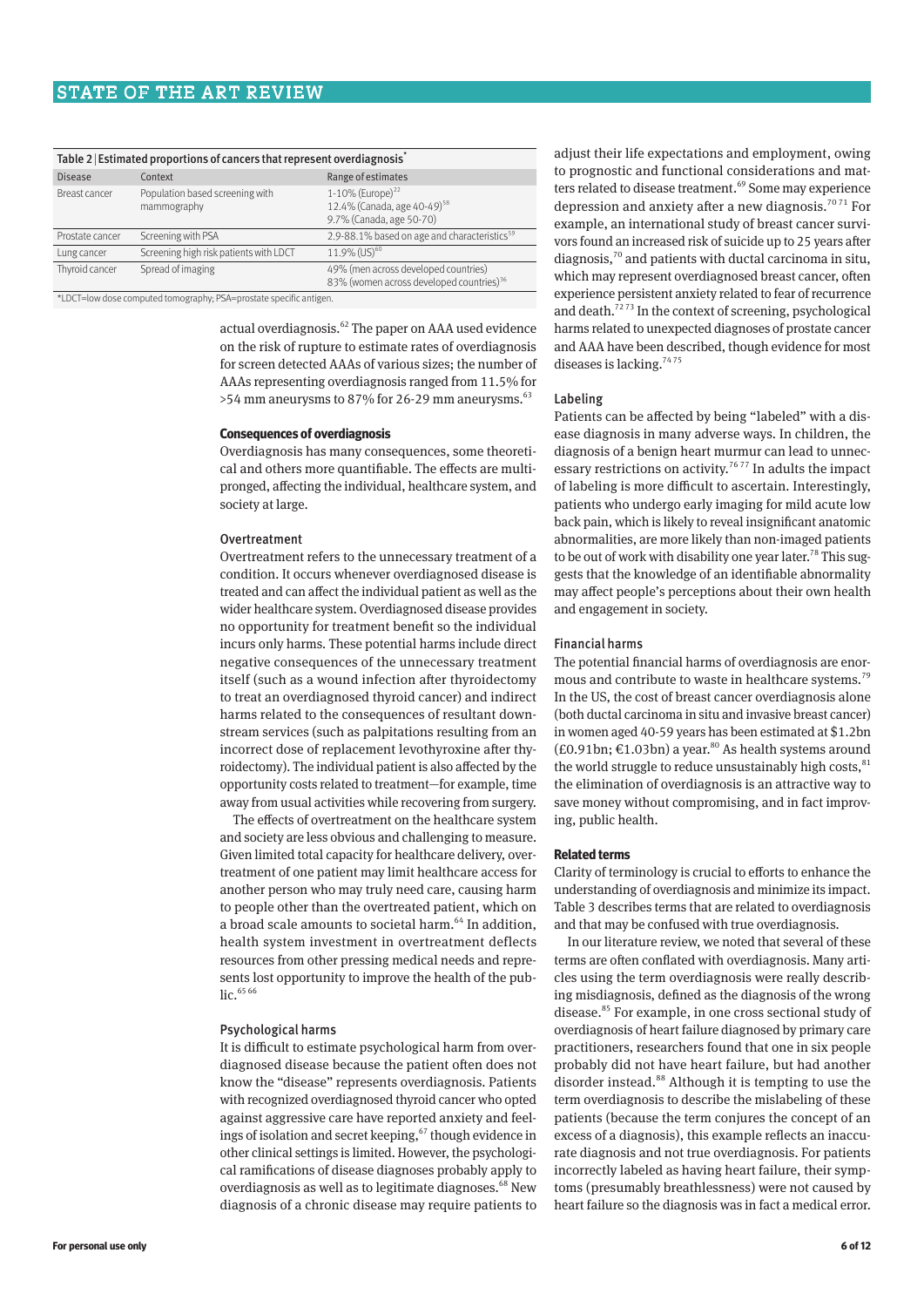| Table 3   Terms related to overdiagnosis |                                                                                                                                                                                                          |                                                                                                                               |  |  |  |  |
|------------------------------------------|----------------------------------------------------------------------------------------------------------------------------------------------------------------------------------------------------------|-------------------------------------------------------------------------------------------------------------------------------|--|--|--|--|
| Term                                     | Definition                                                                                                                                                                                               | Comments                                                                                                                      |  |  |  |  |
| Overdiagnosis                            | The diagnosis of a condition that would not cause<br>clinical harm during the patient's lifetime <sup>6</sup>                                                                                            | Can result from appropriate or<br>unnecessary testing                                                                         |  |  |  |  |
| Overuse (or<br>overutilization)          | The provision of health services that are more likely<br>to harm than to benefit the patient <sup>82</sup>                                                                                               | A fundamental quality problem                                                                                                 |  |  |  |  |
| Overtreatment                            | A therapeutic intervention for which potential harm<br>outweighs potential benefit <sup>83</sup> ; can refer to excessive<br>intensity of a treatment that may otherwise be<br>appropriate <sup>84</sup> | Can be a subcategory of overuse or<br>represent overly aggressive treatment<br>that may not meet the definition of<br>overuse |  |  |  |  |
| Overmedicalization                       | Reinterpretation of human experiences as medical<br>problems, without net clinical benefit <sup>4</sup>                                                                                                  | A social phenomenon that can lead<br>to or result from overdiagnosis,<br>overtreatment, and overuse                           |  |  |  |  |
| Misdiagnosis                             | An incorrect diagnosis of an illness or problem <sup>85</sup>                                                                                                                                            | A type of medical error                                                                                                       |  |  |  |  |
| Misuse                                   | The provision of an appropriate service where a<br>preventable complication interferes with patient<br>benefit <sup>82</sup>                                                                             | A fundamental quality problem related<br>to patient safety                                                                    |  |  |  |  |
| Disease mongering                        | Encouragement of overmedicalization by outside<br>forces to maximize profits                                                                                                                             | A strategy pursued by the drugs industry<br>to create or broaden drug markets                                                 |  |  |  |  |
| Low value care                           | The provision of health services that are wasteful or<br>provide little or no benefit to patients <sup>86 87</sup>                                                                                       | Implies cost inefficiency; term often<br>used vaguely                                                                         |  |  |  |  |

Overdiagnosis and overmedicalization are also often conflated. The confusion regarding these terms is natural for semantic reasons, and they have overlapping themes, concepts, and drivers.<sup>4</sup> In overmedicalization, a phenomenon that is part of the normal human experience is recontexualized as disease and (often) treated as such. Overmedicalization shares many of the same consequences of overdiagnosis (such as labeling, overtreatment, and excessive cost). For example, advances in medical technology and changes in culture have led to overmedicalization of the process of dying. This has increased the use of more intensive procedures among those who are dying, with no benefit to individuals, and has resulted in a rise in deaths in hospital.<sup>89</sup>

The term "disease mongering" is related to overmedicalization but it is used to describe situations in which outside forces, mainly the drugs industry, encourage overmedicalization for the purpose of creating new drug markets.<sup>90 91</sup> For example, premenstrual dysphoric disorder, first mentioned in the DSM fourth edition in 1994,  $9293$  represents a severe form of premenstrual symptoms. A drug targeting premenstrual dysphoric disorder, Sarafem, was developed, approved by the Food and Drugs Administration, and heavily marketed to physicians and (in the US) consumers. How-



Fig 3| Association between overdiagnosis and overuse of medical services

ever, Sarafem, which was approved by the FDA in 2001, was simply rebranded fluoxetine, which, in the form of Prozac, went off patent during that same year.<sup>94</sup> Although many women experience severe menstrual symptoms,<sup>95</sup> the relabeling of the experience as a disease is likely to have led to more widespread, and possibly unnecessary, drug treatment. Advertising is a powerful tool to facilitate disease mongering and foster overdiagnosis, as is shown in the case of Sarafem and others. In the US, direct-to-consumer advertising of testosterone replacement products was associated with testosterone testing and initiation of treatment with testosterone replacement therapy<sup>96</sup>; many of these cases probably represented overdiagnosis.

It is also important to distinguish misuse, or preventable complications of care, from overdiagnosis. $82$  Misuse may arise while treating an overdiagnosed disease, and some may argue that any treatment of such a disease is a case of misuse. However, given the difficulty in discerning overdiagnosis in a clinical scenario in real time, this is more of a theoretical concern. The growing emphasis on avoiding low value care is also relevant to the discussion of overdiagnosis. Low value care is defined as care that results in little benefit relative to its cost.<sup>86 87</sup> Although care related to overdiagnosis is inherently low value, not all low value care is related to overdiagnosis.

Finally, medical overuse is a term used by some authors interchangeably with overdiagnosis. Overuse is the use of unnecessary health services, either tests or treatments, for which potential harms outweigh potential benefits.<sup>82</sup> The association between overuse and overdiagnosis is complicated (see fig 3). Overuse is broader than overdiagnosis and can be both a cause and a driver of overdiagnosis.

Figure 3 describes testing and screening scenarios that may lead to overdiagnosis, the consequences of overdiagnosis, and the association between overdiagnosis and the overuse of medical services (unnecessary testing and treatment). Both appropriate and inappropriate testing, as well as broadening of diagnostic thresholds, can lead to overdiagnosis, which in turn can lead to labeling and unnecessary testing and treatment.

#### **Studying overdiagnosis**

There are several approaches to quantifying overdiagnosis; each has its own set of assumptions that lead to bias and limitations. These biases in part contribute to the wide ranges of rates of overdiagnosis among studied disease, as seen in table 2.

Table 4 describes approaches to quantifying overdiagnosis. Several methods are used and, confusingly, the incidence of overdiagnosis can be expressed as a proportion of screen detected cases or as a proportion of all cases of disease.97 98 The excess incidence approach leverages long term follow-up of groups that had been exposed or unexposed to a diagnostic test, generally a screening test for cancer. Patients' exposure to testing can occur within a randomized trial or in real world settings. After a lengthy follow-up time, the number of cancers in the screened group is compared with the number in the group that did not undergo screening; cancers in the control group would have been detected clinically or incidentally during other testing. After enough time, the number of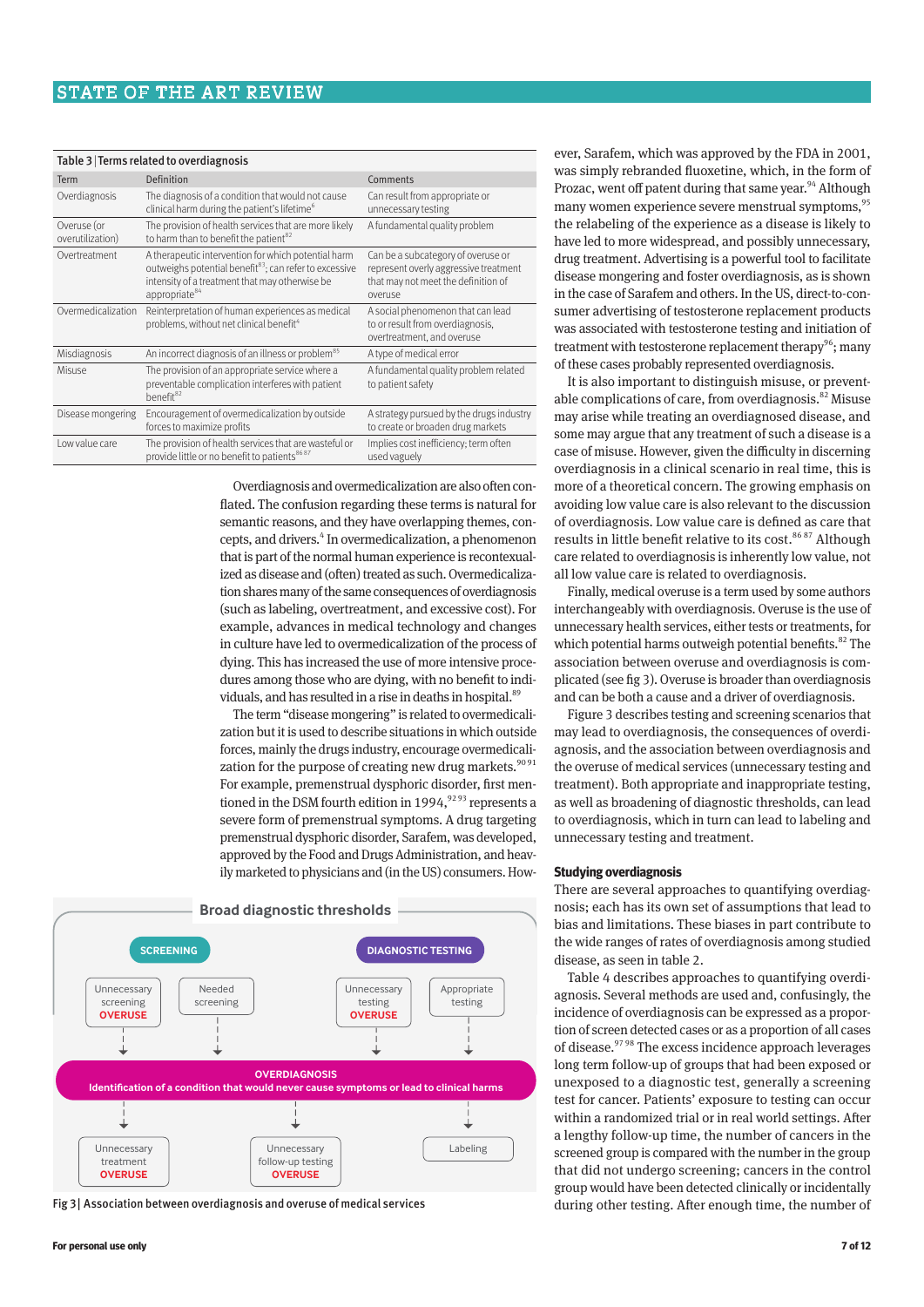| Table 4 Approaches to quantifying overdiagnosis <sup>9798</sup> |                                                                                                                                                                                          |                                                                                                                                                                                                                               |                                                                                                            |                                                                                                                                             |  |  |  |  |
|-----------------------------------------------------------------|------------------------------------------------------------------------------------------------------------------------------------------------------------------------------------------|-------------------------------------------------------------------------------------------------------------------------------------------------------------------------------------------------------------------------------|------------------------------------------------------------------------------------------------------------|---------------------------------------------------------------------------------------------------------------------------------------------|--|--|--|--|
| Approach                                                        | Description                                                                                                                                                                              | Rationale                                                                                                                                                                                                                     | Study design                                                                                               | Considerations                                                                                                                              |  |  |  |  |
| Excess incidence                                                | Compares rates of disease in a population<br>exposed to a test with those in a non-<br>exposed population. The difference in rates is<br>considered overdiagnosis                        | Over time, disease in the control group will be<br>diagnosed clinically, so excess diagnoses in the<br>tested group after long term follow-up are not<br>clinically significant and represent overdiagnosis                   | Long term follow-up of a<br>randomized controlled trial<br>comparing diagnostic or screening<br>approaches | Applies best to cancer screening Requires<br>very long follow-upResource<br>intensiveObjectiveLeast subject to bias                         |  |  |  |  |
|                                                                 |                                                                                                                                                                                          |                                                                                                                                                                                                                               | Cohort or ecological studies<br>where patterns of test use differed<br>between populations                 | Subject to bias based on population<br>differences, secular trends, or other<br>factors                                                     |  |  |  |  |
| Lead time                                                       | Uses models of the natural course of<br>disease to compare survival time with<br>testing or screening to what is expected in<br>the population to generate estimates of<br>overdiagnosis | In cases of true diagnosis, testing discovers<br>disease earlier, resulting in longer survival.<br>Disease that is diagnosed that would not present<br>clinically before death from another cause<br>represents overdiagnosis | Modeling studies, using<br>assumptions about the natural<br>course of disease and expected<br>mortality    | Allows adjustment for secular<br>trendsIncludes many assumptions that<br>can be flawedCan be done in the absence<br>of long term trial data |  |  |  |  |
| Disease<br>characteristics                                      | Evaluates disease characteristics and<br>considers the most benign disease to<br>represent overdiagnosis                                                                                 | Characteristics on imaging or pathology over<br>time correlate with disease progression and can<br>be used to estimate overdiagnosis                                                                                          | Retrospective observational<br>studies, autopsy studies                                                    | Simple and easy to performSubject to<br>multiple biasesAdequate adjustment for<br>confounders is challenging                                |  |  |  |  |

cancers in the control group will catch up with that in the screened group—the two groups should have the same number of clinically important cancers over time but early detection as a result of screening should be associated with better prognosis in the screened group. Extra cancers in the screened group, the excess incidence, repre‑ sent overdiagnosed cancers that were never destined to become clinically important. For example, a Canadian study compared rates of breast cancer over time before and after the introduction of population based screening.<sup>99</sup> By assessing the increase in the total number of cancers after screening was introduced, the authors estimated that 5.4% of invasive breast cancers were overdiagnosed. The excess incidence approach is considered the most reliable method for estimating overdiagnosis, but it is resource intensive and requires very long follow-up.

A second approach to estimating rates of overdiag‑ nosis, the lead time approach, uses modeling based on estimates of expected rates of disease. Known treatment patterns, response rates, rates of disease progression, and likelihood of mortality from competing causes are used to estimate predicted disease survival times and overall survival times with screening. In these models, the proportion of patients in the screened group predicted to die of their disease beyond their overall predicted life expectancy represents overdiagnosis. Investigators have used a lead time approach to estimate rates of overdiagnosis associated with lung cancer screening. Simulating rates of lung cancer development, progression, detection, follow-up, treatment, and survival, investigators estimated that a mean of 11.9% (range 5.5-23.2%) of screen detected cancers were overdiagnosed.<sup>100</sup>

The third and least accurate method for estimating rates of overdiagnosis relies on disease characteristics. This approach uses pathologic features of screen detected disease to predict future clinical behavior; disease that is predicted to never become clinically important (or to become important only after the patient is expected to die from other causes) defines overdiagnosis. For example, a study of prostate cancer reported an increase in small and very early stage tumors over time as screening rates rose; the proportion of these low risk tumors reflected the rate of overdiagnosis with screening.<sup>101</sup> Although this method is informed by an understanding of the association between disease characteristics and prognosis, it involves many assumptions and offers only a rough estimate of rates of overdiagnosis, though future growth in biomarkers to distinguish indolent from aggressive dis‑ ease may improve its accuracy.

#### **Minimizing and managing overdiagnosis**

Because overdiagnosis is an expected consequence of screening in asymptomatic people, some degree of overdiagnosis will persist. However, the ethical obligation to avoid patient harm compels physicians to minimize the prevalence of overdiagnosis, $102$  which can be done by improving the understanding of overdiagnosis, optimizing disease definitions, and considering overdiagnosis when making clinical decisions. We discuss these three goals and strategies to achieve them.

Firstly, enhancing the evidence base related to overdiagnosis would improve understanding. We need better estimates of rates of overdiagnosis of non-cancer conditions for which there is widespread screening in primary care, including hypertension, mental health disorders, and hyperlipidemia. Although there are methodological concerns, even imprecise estimates of rates of overdiagnosis of these common conditions would be helpful. In part the evidence could be advanced through required reporting of overdiagnosis in studies involving changes in diagnostic thresholds and in studies of new diagnostic tests or screening approaches.

Secondly, the medical community could minimize overdiagnosis by optimizing disease definitions. Because broadening of definitions of disease can lead to overdiagnosis, any changes should use a systematic, transparent approach where benefits and harms are explicit, especially when they lead to an increase in the prevalence of disease, and broadening of definitions should require evidence of clinical benefit. International standards for defining dis‑ ease and altering disease definitions already incorporate these concepts; such standards could be institutionalized by professional societies and guideline developing organizations.103 Primary care providers could minimize overdiagnosis by avoiding unnecessary screening and testing; a more consistent approach to defining disease would facilitate best clinical practice and benefit patients overall.

Thirdly, overdiagnosis must be better managed. Guide‑ lines related to screening examinations and changes to disease definitions must acknowledge the potential for overdiagnosis and attempt to quantify it. Discussion of possible overdiagnosis is already commonly recom-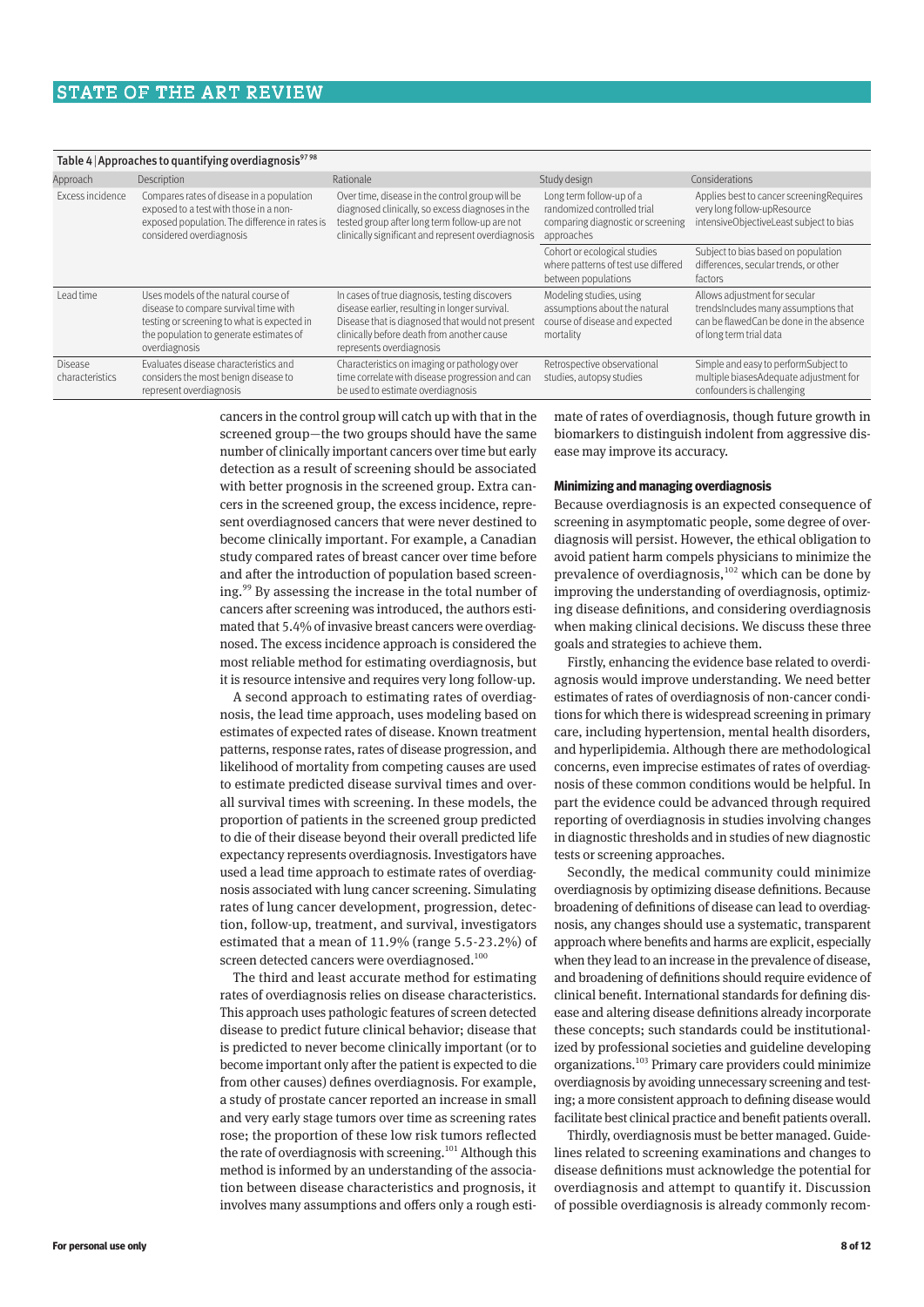# **PROSTATE SCREENING IN MEN**

**IF THERE WAS A PSA PROSTATE CANCER SCREENING PROGRAMME** 

Of 1000 men aged 45-80, without any symptoms...





mended in cancer screening guidelines $104-106$  and has been alluded to outside of cancer; for example, in the National Institute for Health and Care Excellence hyper‑ tension guideline.<sup>107</sup> Broader incorporation of concerns about overdiagnosis into guidelines would be facili‑ tated by the inclusion of such concerns into guideline development standards from organizations such as the Institute of Medicine and the Guidelines International Network.<sup>60 108</sup>

Primary care clinicians are also responsible for improving the management of overdiagnosis and can use several strategies. Firstly, clinicians must inform patients about overdiagnosis and incorporate it into clinical decision making. Currently, few patients who undergo cancer screening report discussing overdiagnosis with their physician, and it is likely that even fewer discuss overdiagnosis when they undergo screening for non-cancer conditions such as diabetes.<sup>109 110</sup> There are challenges to discussing overdiagnosis with patients; the concept may be difficult to understand and some may not recognize overdiagnosis as a real problem. $111112$  Patients who do appreciate the potential for overdiagnosis may be reluctant to raise concerns with their doctors. Patient decision aids can facilitate these discussions and enhance patient knowledge and informed screening choices. $113$  They are particularly suited to decisions related to population based cancer screening, where benefits and harms are

#### HOW PATIENTS WERE INVOLVED IN THE CREATION OF THIS ARTICLE

To gain insight into overdiagnosis from the patient's perspective, we solicited critical feedback from two members of the Memorial Sloan Kettering Cancer Center's Patient and Family Advisory Council for Quality. They noted the importance of mentioning that patients may be reluctant to challenge their doctors about diagnostic testing, and this concept was incorporated into the manuscript in the Minimizing and managing overdiagnosis section.

#### FUTURE RESEARCH QUESTIONS

- How can new technologies be harnessed to identify biomarkers of cancers and conditions that are likely to represent overdiagnosis?
- At what step in the clinical decision making process should overdiagnosis be discussed and what are best communication practises?
- How should overdiagnosis best be explained to clinicians and patients to optimize understanding and minimize bias?

similar across the population.<sup>65</sup>Figure 4 illustrates overdiagnosis in the context of benefits and harms of prostate cancer screening.

Primary care clinicians can also minimize overdiagnosis through thoughtful management approaches and referral practices. Conservative management of indolent disease that probably represents overdiagnosis can minimize harm from resultant overtreatment. Such strategies are recommended for early stage prostate and thyroid cancers, $114115$  and they are increasingly discussed in the context of breast cancer.<sup>116</sup> A recommendation for conservative management from the clinician has a big influence on the patient's decision $117$  and is likely to be particularly potent in the context of an ongoing primary care relationship, empowering primary care clinicians to optimize patient care. Similarly, clinicians can selectively refer patients to specialists who are similarly committed to minimizing overdiagnosis, and these consultants also have substantial influence. $118$ 

Finally, greater clarity about the term overdiagnosis, with a broadly shared definition, would contribute to awareness of the problem and uniformity of approaches to curtail it. Lack of agreement regarding the term overdiagnosis and its conflation with related phenomena such as overuse, overtreatment, and misdiagnosis reduces practitioners' understanding of overdiagnosis and its implications in everyday clinical practice. The dissemination of this definition will be key; it will require the cooperation of journal editors and would be enhanced by outreach in the lay press.

It is impossible to know whether the diagnosis of prediabetes in our case scenario will lead to clinical benefit or if it represents overdiagnosis. However, it is likely that neither the patient nor her doctor considered overdiagnosis when the initial  $HbA_{1C}$  test was sent. Better understanding of overdiagnosis by physicians and how best to manage it, along with an appreciation of the phenomenon by patients, will be important as we try to minimize both its prevalence and its harms in primary care.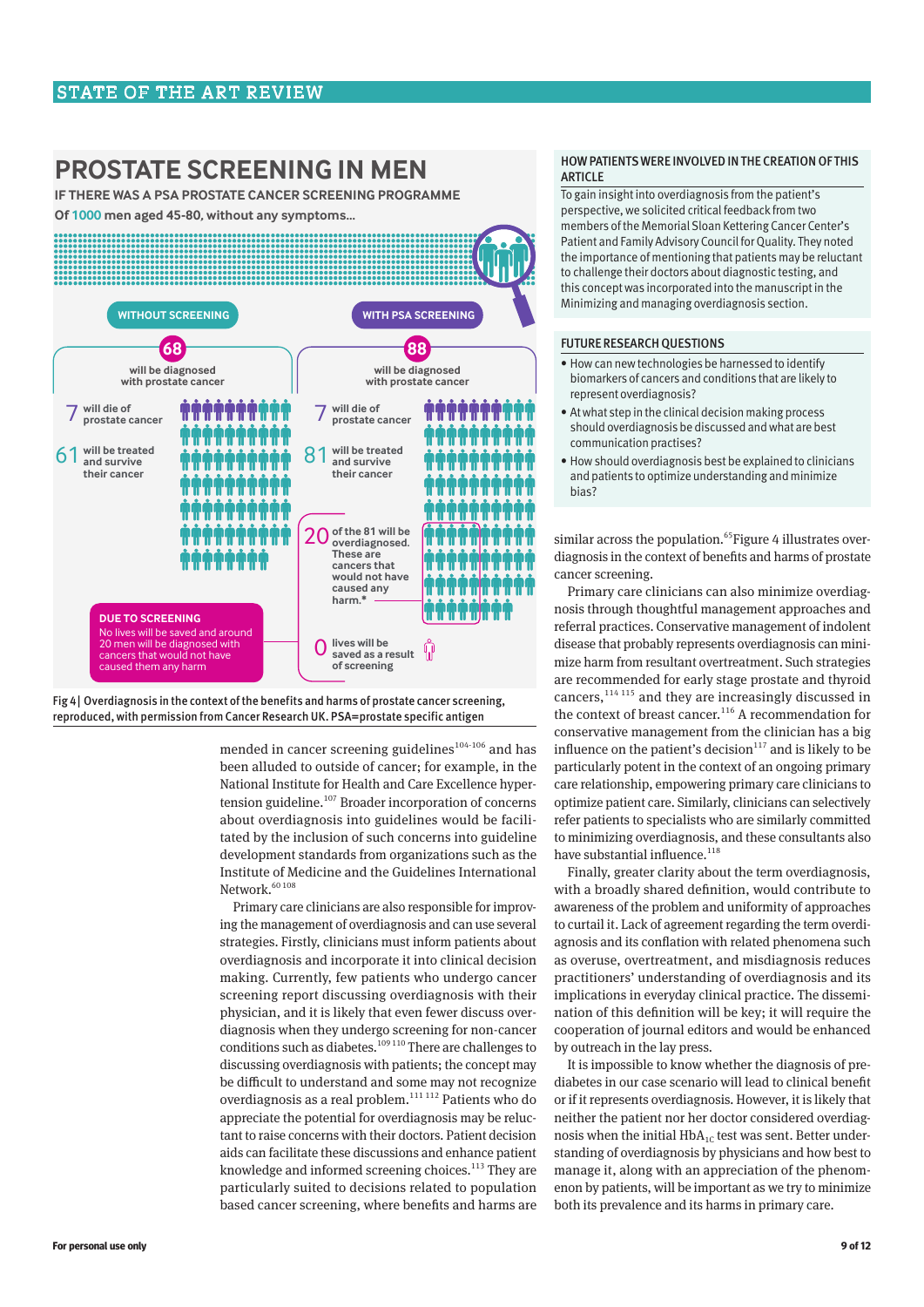We acknowledge the contributions from Brooke Barrow and Antonio DeRosa.

Contributors: MSK and DK substantially contributed to the conception, analysis, data interpretation, manuscript drafting, and critical revision of this article. Both authors gave final approval of this version of the manuscript for publication. Both authors agree to be accountable for all aspects of the work to ensure that questions related to the accuracy and integrity of any part of the work are appropriately investigated and resolved.

Funding: This study was not funded. MSK is funded by a career development award (K07CA187071) from the National Cancer Institute of the National Institutes of Health. DK's work on this project was supported in part by a Cancer Center Support Grant to Memorial Sloan Kettering Cancer Center (P30 CA0087848). MSK's work was supported in part by an NIH grant (NCI K07CA187071).

Competing interests: The authors have read and understood BMJ policy on declaration of interests and declare that we have no interests.

Provenance and peer review: Commissioned; externally peer reviewed.

- 1 WHO. The world health report 2008: primary health care now more than ever. WHO, 2008. http://www.who.int/whr/2008/en/
- 2 Welch HG, Black WC. Overdiagnosis in cancer. *J Natl Cancer Inst* 2010;102:605-13. 10.1093/jnci/djq099. pmid:20413742.
- 3 Black WC. Overdiagnosis: An underrecognized cause of confusion and harm in cancer screening. *J Natl Cancer Inst* 2000;92:1280-2. 10.1093/ jnci/92.16.1280 pmid:10944539.
- 4 Carter SM, Rogers W, Heath I, Degeling C, Doust J, Barratt A. The challenge of overdiagnosis begins with its definition. *BMJ* 2015;350:h869. 10.1136/bmj.h869. pmid:25740625.
- Llor C. Reducing overdiagnosis in primary care is needed. *Eur J Gen Pract* 2017;23:215-6.
- 10.1080/13814788.2017.1365836. pmid:28914565. 6 Morgan DJ, Brownlee S, Leppin AL, et al. Setting a research agenda for medical overuse. *BMJ* 2015;351:h4534. 10.1136/bmj. h4534. pmid:26306661.
- Simmons RK, Griffin SJ, Lauritzen T, Sandbæk A. Effect of screening for type 2 diabetes on risk of cardiovascular disease and mortality: a controlled trial among 139075 individuals diagnosed with diabetes in Denmark between 2001 and 2009. *Diabetologia* 2017;60:2192-9. 10.1007/s00125-017-4299-y. pmid:28831539.
- 8 Selph S, Dana T, Blazina I, Bougatsos C, Patel H, Chou R. Screening for type 2 diabetes mellitus: a systematic review for the U.S. Preventive Services Task Force. *Ann Intern Med* 2015;162:765-76. 10.7326/M14- 2221. pmid:25867111.
- 9 Morris DH, Khunti K, Achana F, et al. Progression rates from  $HbA_{1c}$ 6.0-6.4% and other prediabetes definitions to type 2 diabetes: a metaanalysis. *Diabetologia* 2013;56:1489-93. 10.1007/s00125-013- 2902-4. pmid:23584433.
- 10 National Institute for Health and Care Excellence. Type 2 diabetes: prevention in people at high risk. 2012. https://www.nice.org.uk/ guidance/ph38/chapter/Recommendations.
- 11 Pottie K, Jaramillo A, Lewin G, et al. Canadian Task Force on Preventive Health Care. Recommendations on screening for type 2 diabetes in adults. *CMAJ* 2012;184:1687-96. 10.1503/
- cmaj.120732. pmid:23073674. 12 Fox MS. On the diagnosis and treatment of breast cancer. *JAMA* 1979;241:489-94. 10.1001/ jama.1979.03290310029009 pmid:759664.
- 13 Zwaan L, Singh H. The challenges in defining and measuring diagnostic error. *Diagnosis (Berl)* 2015;2:97-103. 10.1515/dx-2014- 0069. pmid:26955512.
- 14 Rodríguez-Gutiérrez R, Montori VM. Glycemic control for patients with type 2 diabetes mellitus: our evolving faith in the face of evidence. *Circ Cardiovasc Qual Outcomes* 2016;9:504-12. 10.1161/
- CIRCOUTCOMES.116.002901. pmid:27553599. 15 Winearls CG, Glassock RJ. Classification of chronic kidney disease in the elderly: pitfalls and errors. *Nephron Clin Pract* 2011;119(Suppl 1):c2-4. 10.1159/000328013. pmid:21832853.
- 16 Moynihan R, Glassock R, Doust J. Chronic kidney disease controversy: how expanding definitions are unnecessarily labelling many people as diseased. *BMJ* 2013;347:f4298. 10.1136/bmj. f4298. pmid:23900313.
- 17 Wang L, Gao P, Zhang M, et al. Prevalence and ethnic pattern of diabetes and prediabetes in China in 2013. *JAMA* 2017;317:2515-23. 10.1001/ jama.2017.7596. pmid:28655017.
- 18 Van den Bruel A. The triumph of medicine: how overdiagnosis is turning healthy people into patients. *Fam Pract* 2015;32:127-8. 10.1093/ fampra/cmv008. pmid:25805809.
- 19 Topstad D, Dickinson JA. Thyroid cancer incidence in Canada: a national cancer registry analysis. *CMAJ Open* 2017;5:E612-6. 10.9778/ cmajo.20160162. pmid:28807924.
- 20 de Gelder R, Fracheboud J, Heijnsdijk EA, et al. Digital mammography screening: weighing reduced mortality against increased overdiagnosis. *Prev Med* 2011;53:134-40. 10.1016/j. ypmed.2011.06.009. pmid:21718717.
- 21 Depypere H, Desreux J, Pérez-López FR, et al. EMAS position statement: individualized breast cancer screening versus population-based mammography screening programmes. *Maturitas* 2014;79:481-6. 10.1016/j. maturitas.2014.09.002. pmid:25277123.
- 22 Puliti D, Duffy SW, Miccinesi G, et al. EUROSCREEN Working Group. Overdiagnosis in mammographic screening for breast cancer in Europe: a literature review. *J Med Screen* 2012;19(Suppl 1):42-56. 10.1258/ jms.2012.012082. pmid:22972810.
- 23 Wiener RS, Gould MK, Woloshin S, Schwartz LM, Clark JA. 'The thing is not knowing': patients' perspectives on surveillance of an indeterminate pulmonary nodule. *Health Expect* 2015;18:355-65. 10.1111/ hex.12036. pmid:23252477.
- 24 Herzstein J, Ebell M. Improving quality by doing less: overtreatment. *Am Fam Physician* 2015;91:289-91.pmid:25822384.
- 25 Rank B. Executive physicals—bad medicine on three counts. *N Engl J Med* 2008;359:1424-5. 10.1056/ NEJMp0806270. pmid:18832242.
- 26 Hughes DR, Bhargavan M, Sunshine JH. Imaging self-referral associated with higher costs and limited impact on duration of illness. *Health Aff (Millwood)* 2010;29:2244-51. 10.1377/ hlthaff.2010.0413. pmid:21134926.
- 27 Lord SJ, Staub LP, Bossuyt PM, Irwig LM. Target practice: choosing target conditions for test accuracy studies that are relevant to clinical practice. *BMJ* 2011;343:d4684. 10.1136/bmj.d4684. pmid:21903693.
- 28 Prasad V, Rho J, Cifu A. The diagnosis and treatment of pulmonary embolism: a metaphor for medicine in the evidence-based medicine era. *Arch Intern Med* 2012;172:955-8. 10.1001/
- archinternmed.2012.195. pmid:22473672. 29 Engelgau MM, Thompson TJ, Herman WH, et al. Comparison of fasting and 2-hour glucose and HbA1c levels for diagnosing diabetes. Diagnostic criteria and performance revisited. *Diabetes Care* 1997;20:785-91. 10.2337/diacare.20.5.785 pmid:9135943.
- 30 Yudkin JS, Montori VM. The epidemic of pre-diabetes: the medicine and the politics. *BMJ* 2014;349:g4485. 10.1136/bmj. g4485. pmid:25028385.
- 31 Herman WH, Cohen RM. Racial and ethnic differences in the relationship between  $\mathsf{HbA}_{\mathrm{1c}}$  and blood glucose: implications for the diagnosis of diabetes. *J Clin Endocrinol Metab* 2012;97:1067-72. 10.1210/jc.2011- 1894. pmid:22238408.
- 32 Alonso-Coello P, García-Franco AL, Guyatt G, Moynihan R. Drugs for preosteoporosis: prevention or disease mongering?*BMJ* 2008;336:126-9. 10.1136/bmj.39435.656250.AD. pmid:18202066.
- 33 Fuchs FD, Fuchs SC, Poli-de-Figueiredo CE, et al. Effectiveness of low-dose diuretics for blood pressure reduction to optimal values in prehypertension: a randomized clinical trial. *J Hypertens* 2018;36:933-8. 10.1097/HJH.0000000000001624. pmid:29227377.
- 34 Wiener RS, Schwartz LM, Woloshin S. When a test is too good: how CT pulmonary angiograms find pulmonary emboli that do not need to be found. *BMJ* 2013;347:f3368. 10.1136/bmj.f3368. pmid:23820021.
- Berland LL, Silverman SG, Gore RM, et al. Managing incidental findings on abdominal CT: white paper of the ACR incidental findings committee. *J Am Coll Radiol* 2010;7:754-73. 10.1016/j. jacr.2010.06.013. pmid:20889105.
- 36 Vaccarella S, Franceschi S, Bray F, Wild CP, Plummer M, Dal Maso L. Worldwide thyroid-cancer epidemic? The increasing impact of overdiagnosis. *N Engl J Med* 2016;375:614-7. 10.1056/ NEJMp1604412. pmid:27532827.
- 37 Diamandis EP, Li M. The side effects of translational omics: overtesting, overdiagnosis, overtreatment. *Clin Chem Lab Med* 2016;54:389-96. 10.1515/cclm-2015-0762. pmid:26444364.
- 38 Gates TJ. Screening for cancer: concepts and controversies. *Am Fam Physician* 2014;90:625-31.pmid:25368922.
- 39 Barratt A. Overdiagnosis in mammography screening: a 45 year journey from shadowy idea to acknowledged reality. *BMJ* 2015;350:h867.
- 10.1136/bmj.h867. pmid:25736426. 40 Marmot M, Altman DG, Cameron DA, et al. Independent UK Panel on Breast Cancer Screening. The benefits and harms of breast cancer screening: an independent review. *Lancet* 2012;380:1778-86. 10.1016/S0140-6736(12)61611-0. pmid:23117178.
- 41 Welch HG, Fisher ES. Income and cancer overdiagnosis—when too much care is harmful. *N Engl J Med* 2017;376:2208-9. 10.1056/ NEJMp1615069. pmid:28591536.
- 42 Schwartz LM, Woloshin S, Fowler FJ Jr, , Welch HG. Enthusiasm for cancer screening in the United States. *JAMA* 2004;291:71-8. 10.1001/ jama.291.1.71. pmid:14709578.
- 43 Van den Bruel A, Jones C, Yang Y, Oke J, Hewitson P. People's willingness to accept overdetection in cancer screening: population survey. *BMJ* 2015;350:h980. 10.1136/bmj.h980. pmid:25736617.
- 44 Lee TJ, Kim S, Cho HJ, Lee JH. The incidence of thyroid cancer is affected by the characteristics of a healthcare system. *J Korean Med Sci* 2012;27:1491-8. 10.3346/jkms.2012.27.12.1491. pmid:23255848.
- Batstra L, Frances A. Diagnostic inflation: causes and a suggested cure. *J Nerv Ment Dis* 2012;200:474-9. 10.1097/ NMD.0b013e318257c4a2. pmid:22652609.
- 46 Golestaneh L, Cowan E. Hidden conflicts of interest in continuing medical education. *Lancet* 2017;390:2128-30. 10.1016/S0140- 6736(17)32813-1. pmid:29143744.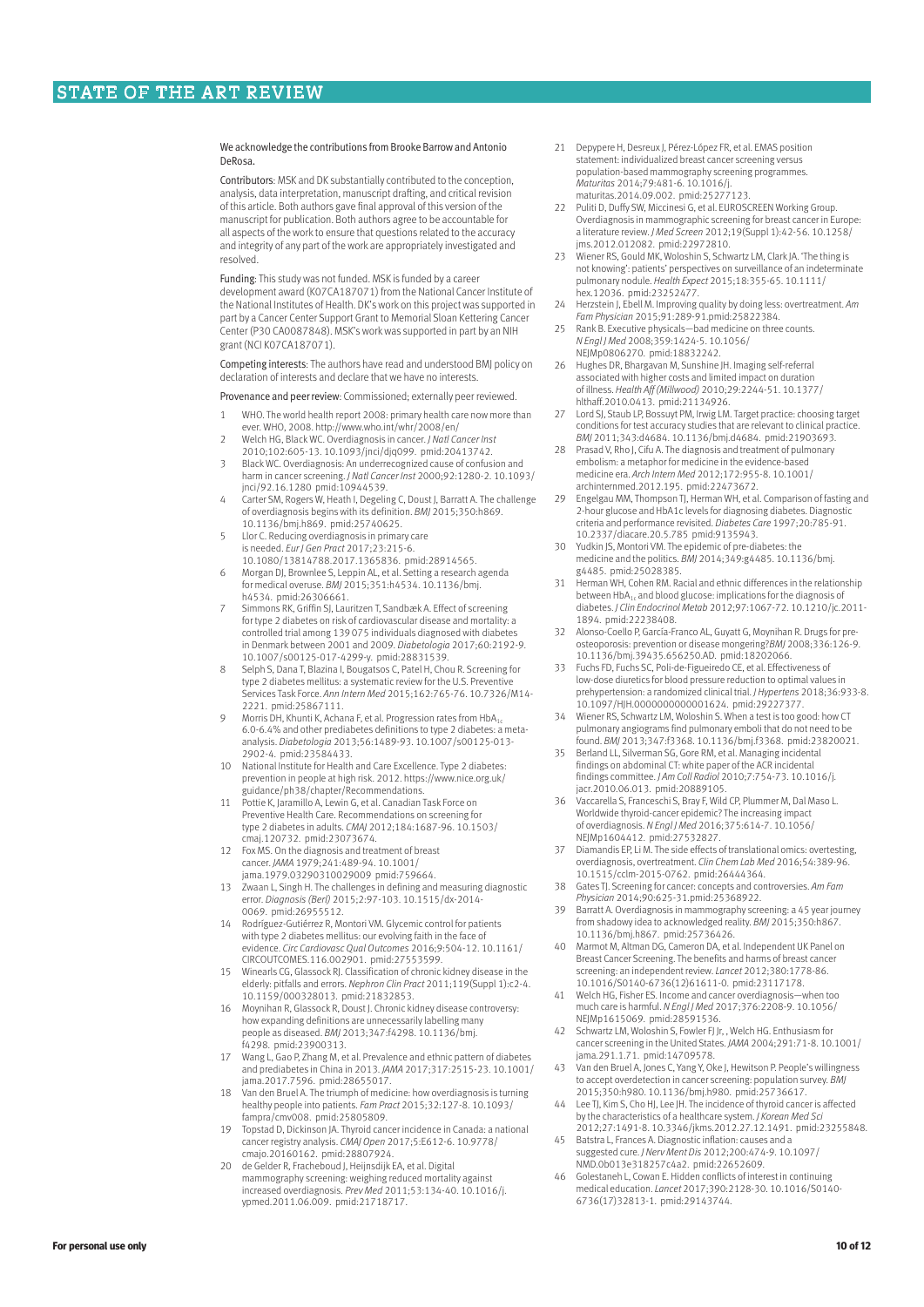- Jefferson AA, Pearson SD. Conflict of interest in seminal hepatitis C virus and cholesterol management guidelines. *JAMA Intern Med* 2017;177:352-7.
- 10.1001/jamainternmed.2016.8439. pmid:28114439. 48 Moynihan R, Heath I, Henry D. Selling sickness: the pharmaceutical industry and disease mongering. *BMJ* 2002;324:886-91. 10.1136/ bmj.324.7342.886 pmid:11950740.
- 49 Mailankody S, Prasad V. Pharmaceutical marketing for rare diseases: regulating drug company promotion in an era of unprecedented advertisement. *JAMA* 2017;317:2479-80. 10.1001/ jama.2017.5784. pmid:28520871.
- 50 Sackett DL, Rosenberg WMC, Gray JAM, Haynes RB, Richardson WS. Evidence based medicine: what it is and what it isn't. *BMJ* 1996;312:71- 2. 10.1136/bmj.312.7023.71. pmid:8555924.
- 51 Gigerenzer G, Gaissmaier W, Kurz-Milcke E, Schwartz LM, Woloshin S. Helping doctors and patients make sense of health statistics. *Psychol Sci Public Interest* 2007;8:53-96. 10.1111/j.1539- 6053.2008.00033.x. pmid:26161749.
- 52 Whiting PF, Davenport C, Jameson C, et al. How well do health professionals interpret diagnostic information? A systematic review. *BMJ Open* 2015;5:e008155. 10.1136/ bmjopen-2015-008155. pmid:26220870.
- 53 Klein JG. Five pitfalls in decisions about diagnosis and prescribing. *BMJ* 2005;330:781-3. 10.1136/bmj.330.7494.781. pmid:15802723.
- 54 Scott IA, Soon J, Elshaug AG, Lindner R. Countering cognitive biases in minimising low value care. *Med J Aust* 2017;206:407-11. 10.5694/ mja16.00999 pmid:28490292.
- 55 Kohn MA, Carpenter CR, Newman TB. Understanding the direction of bias in studies of diagnostic test accuracy. *Acad Emerg Med* 2013;20:1194- 206. 10.1111/acem.12255. pmid:24238322.
- 56 Kent DM, Hayward RA. Limitations of applying summary results of clinical trials to individual patients: the need for risk stratification. *JAMA* 2007;298:1209-12. 10.1001/jama.298.10.1209. pmid:17848656.
- Kovalchik SA, Tammemagi M, Berg CD, et al. Targeting of low-dose CT screening according to the risk of lung-cancer death. *N Engl J Med* 2013;369:245-54. 10.1056/NEJMoa1301851. pmid:23863051.
- 58 Nelson HD, Pappas M, Cantor A, Griffin J, Daeges M, Humphrey L. Harms of breast cancer screening: systematic review to update the 2009 US Preventive Services Task Force Recommendation. *Ann Intern Med* 2016;164:256-67. 10.7326/M15-0970. pmid:26756737.
- 59 Adhmed O, Moran D, Daly P, et al. PSA testing: whom, by whom and how often?*Ir J Med Sci* 2014;183:(suppl 5)S237-38. 10.1007/s11845-014- 1168-2.
- 60 Chen Y, Yang K, Marušic A, et al. RIGHT (Reporting Items for Practice Guidelines in Healthcare) Working Group. A reporting tool for practice guidelines in health care: the RIGHT statement. *Ann Intern Med* 2017;166:128-32. 10.7326/M16-1565. pmid:27893062. 61 Jenniskens K, de
- Groot JAH, Reitsma JB, Moons KGM, Hooft L, Naaktgeboren CA. Overdiagnosis across medical disciplines: a scoping review. *BMJ Open* 2017;7:e018448. 10.1136/bmjopen-2017-018448. pmid:29284720.
- 62 Melzer D, Tavakoly B, Winder RE, et al. Much more medicine for the oldest old: trends in UK electronic clinical records. *Age Ageing* 2015;44:46-53. 10.1093/ageing/afu113. pmid:25103030.
- 63 Johansson M, Hansson A, Brodersen J. Estimating overdiagnosis in screening for abdominal aortic aneurysm: could a change in smoking habits and lowered aortic diameter tip the balance of screening towards harm?*BMJ* 2015;350:h825. 10.1136/bmj.h825. pmid:25736421.
- 64 Brodersen J. How to conduct research on overdiagnosis. A keynote paper from the EGPRN May 2016, Tel Aviv. *Eur J Gen Pract* 2017;23:78-82. 10.1080/13814788.2017.1290795. pmid:28299948.
- 65 McCaffery KJ, Jansen J, Scherer LD, et al. Walking the tightrope: communicating overdiagnosis in modern healthcare. *BMJ* 2016;352:i348. 10.1136/bmj.i348. pmid:26850726.
- 66 Roksund G, Brodersen J, Johnson GE, Hjörleifsson S, Laudal M, Swensen E. Overdiagnosis—Norwegian general practitioners show the way. *Tidsskr Nor Laegeforen* 2016;136:1903-5. 10.4045/ tidsskr.16.0572. pmid:27929558.
- 67 Davies L, Hendrickson CD, Hanson GS. Experience of US patients who self-identify as having an overdiagnosed thyroid cancer: a qualitative analysis. *JAMA Otolaryngol Head Neck Surg* 2017;143:663-9. 10.1001/ jamaoto.2016.4749. pmid:28278335.
- 68 Doust J, Glasziou P. Is the problem that everything is a diagnosis?*Aust Fam Physician* 2013;42:856-9.pmid:24324985.
- 69 de Ridder D, Geenen R, Kuijer R, van Middendorp H. Psychological adjustment to chronic disease. *Lancet* 2008;372:246-55. 10.1016/ S0140-6736(08)61078-8. pmid:18640461.
- 70 Schairer C, Brown LM, Chen BE, et al. Suicide after breast cancer: an international population-based study of 723,810 women. *J Natl Cancer Inst* 2006;98:1416-9. 10.1093/jnci/djj377. pmid:17018788.
- 71 Turner J, Kelly B. Emotional dimensions of chronic disease. *West J Med* 2000;172:124-8. 10.1136/ewjm.172.2.124 pmid:10693376.
- 72 King MT, Winters ZE, Olivotto IA, et al. Patient-reported outcomes in ductal carcinoma in situ: A systematic review. *Eur J Cancer* 2017;71:95-108.
- 10.1016/j.ejca.2016.09.035. pmid:27987454. 73 van Luijt PA, Heijnsdijk EA, Fracheboud J, et al. The distribution of ductal carcinoma in situ (DCIS) grade in 4232 women and its impact on overdiagnosis in breast cancer screening. *Breast Cancer Res* 2016;18:47. 10.1186/s13058-016-0705-5. pmid:27160733.
- Cotter AR, Vuong K, Mustelin L, et al. Do psychological harms result from being labelled with an unexpected diagnosis of abdominal aortic aneurysm or prostate cancer through screening? A systematic review. *BMJ Open* 2017;7:e017565. 10.1136/ bmjopen-2017-017565. pmid:29237653.
- DeFrank JT, Barclay C, Sheridan S, et al. The psychological harms of screening: the evidence we have versus the evidence we need. *J Gen Intern Med* 2015;30:242-8. 10.1007/s11606-014-2996- 5. pmid:25150033.
- 76 Bergman AB, Stamm SJ. The morbidity of cardiac nondisease in schoolchildren. *N Engl J Med* 1967;276:1008-13. 10.1056/ NEJM196705042761804. pmid:6022469.
- 77 Coon ER, Quinonez RA, Moyer VA, Schroeder AR. Overdiagnosis: how our compulsion for diagnosis may be harming children. *Pediatrics* 2014;134:1013-23. 10.1542/peds.2014-1778. pmid:25287462.
- 78 Graves JM, Fulton-Kehoe D, Jarvik JG, Franklin GM. Early imaging for acute low back pain: one-year health and disability outcomes among Washington State workers. *Spine (Phila Pa 1976)* 2012;37:1617-27. 10.1097/BRS.0b013e318251887b. pmid:22415000.
- 79 Berwick DM, Hackbarth AD. Eliminating waste in US health care. *JAMA* 2012;307:1513-6. 10.1001/jama.2012.362. pmid:22419800.
- 80 Ong MS, Mandl KD. National expenditure for false-positive mammograms and breast cancer overdiagnoses estimated at \$4 billion a year. *Health Aff (Millwood)* 2015;34:576-83. 10.1377/ hlthaff.2014.1087. pmid:25847639.
- 81 Organisation for Economic Co-operation and Development. Fiscal sustainability of health systems. OECD Publishing, 2015. http:// www.oecd.org/publications/fiscal-sustainability-of-health-systems-9789264233386-en.htm.
- 82 Chassin MR, Galvin RW. Institute of Medicine National Roundtable on Health Care Quality. The urgent need to improve health care quality. *JAMA* 1998;280:1000-5. 10.1001/ jama.280.11.1000 pmid:9749483.
- 83 National Cancer Institute. NCI dictionary of cancer terms: overtreatment. https://www.cancer.gov/publications/dictionaries/cancer-terms/def/ overtreatment
- 84 Tseng CL, Soroka O, Maney M, Aron DC, Pogach LM. Assessing potential glycemic overtreatment in persons at hypoglycemic risk. *JAMA Intern Med* 2014;174:259-68. 10.1001/ jamainternmed.2013.12963. pmid:24322626.
- 85 Dictionary OL. Misdiagnosis: Oxford Living Dictionaries. c2018. https:// en.oxforddictionaries.com/definition/misdiagnosis.
- 86 Schpero WL. Limiting low-value care by "choosing wisely". *Virtual Mentor* 2014;16:131-4. 10.1001/virtualmentor.2014.16.02.pfor2- 1402. pmid:24553334.
- 87 Schwartz AL, Landon BE, Elshaug AG, Chernew ME, McWilliams JM. Measuring low-value care in Medicare. *JAMA Intern Med* 2014;174:1067-
- 76. 10.1001/jamainternmed.2014.1541. pmid:24819824. 88 Valk MJ, Mosterd A, Broekhuizen BD, et al. Overdiagnosis of heart failure in primary care: a cross-sectional study. *Br J Gen Pract* 2016;66:e587-92. 10.3399/bjgp16X685705. pmid:27266859.
- 89 Clark D. Between hope and acceptance: the medicalisation of dying. *BMJ* 2002;324:905-7. 10.1136/bmj.324.7342.905 pmid:11950744. 90 Ebeling M. 'Get with the Program!': pharmaceutical marketing, symptom
- checklists and self-diagnosis. *Soc Sci Med* 2011;73:825-32. 10.1016/j. socscimed.2011.05.054. pmid:21835526.
- 91 Mintzes B. Disease mongering in drug promotion: do governments have a regulatory role?*PLoS Med* 2006;3:e198. 10.1371/journal. pmed.0030198. pmid:16597181.
- 92 American Psychiatric Association. *Diagnostic and statistical manual of mental disorders: DSM-IV.*4th ed. American Psychiatric Association, 1994:866.
- 93 Epperson CN, Steiner M, Hartlage SA, et al. Premenstrual dysphoric disorder: evidence for a new category for DSM-5. *Am J Psychiatry* 2012;169:465-75. 10.1176/appi.
- ajp.2012.11081302. pmid:22764360. 94 Petersen M. Market place; drug maker is set to ship generic prozac. *New York Times* 2001 Aug 2.
- 95 Yonkers KA, Simoni MK. Premenstrual disorders. *Am J Obstet Gynecol* 2018;218:68-74. 10.1016/j.ajog.2017.05.045. pmid:28571724.
- 96 Layton JB, Kim Y, Alexander GC, Emery SL. Association between direct-to-consumer advertising and testosterone testing and initiation in the United States, 2009-2013. *JAMA* 2017;317:1159-66. 10.1001/ jama.2016.21041. pmid:28324090.
- 97 Carter JL, Coletti RJ, Harris RP. Quantifying and monitoring overdiagnosis in cancer screening: a systematic review of methods. *BMJ* 2015;350:g7773. 10.1136/bmj.g7773. pmid:25569206.
- 98 Etzioni R, Gulati R, Mallinger L, Mandelblatt J. Influence of study features and methods on overdiagnosis estimates in breast and prostate cancer screening. *Ann Intern Med* 2013;158:831-8. 10.7326/0003-4819- 158-11-201306040-00008. pmid:23732716.
- 99 Coldman A, Phillips N. Incidence of breast cancer and estimates of overdiagnosis after the initiation of a population-based mammography screening program. *CMAJ* 2013;185:E492-8. 10.1503/ cmaj.121791. pmid:23754101.
- 100 Han SS, Ten Haaf K, Hazelton WD, et al. The impact of overdiagnosis on the selection of efficient lung cancer screening strategies. *Int J Cancer* 2017;140:2436-43. 10.1002/ijc.30602. pmid:28073150.